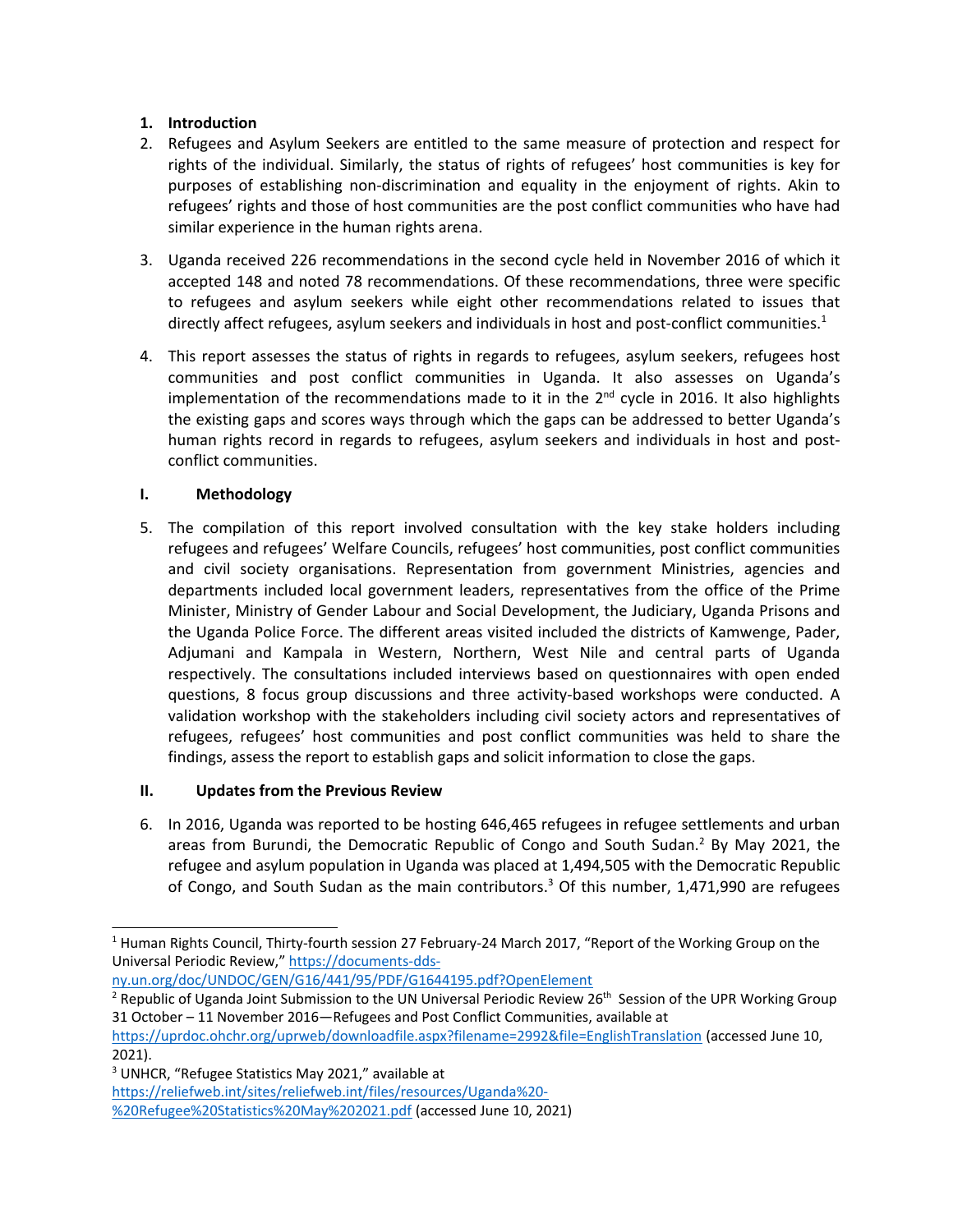while 22,515 are asylum seekers.<sup>4</sup> Women and children constitute the highest number 1,205,495 (81%) while the elderly are 41,507 (3%). 5 Of the total, females total to 769,939 (52%) while youth total to 352,526 (24%). $^6$  The total number of households for the refugees are 375,715. 7 Those who live in settlements are 1,401,776 (94%) while those living in urban areas account for 92.729 (6%). 8

- 7. Uganda has <sup>a</sup> progressively enabling legal and policy framework especially the Refugee Act of 2006 that facilitates the enjoyment of rights and freedoms of refugees and asylum seekers including movement and employment, access to education, health and courts, ownership and transfer of property, right to associate though exclusive of political actions, rights of children and women.<sup>9</sup> This framework is in line with the Geneva Convention relating to the Status of Refugees, 1951, the OAU Convention Governing the Specific Aspects of Refugee Problems in Africa, 1969, Convention on the Elimination of All Forms of Discrimination against Women and the Convention on the Rights of the Child. Uganda in 2019 also adopted the Data Protection and Privacy Act which protects privacy of the individual.
- 8. In 2016, United Nations Summit for the Refugees declared Uganda '<sup>s</sup> policy <sup>a</sup> model and the country has moved <sup>a</sup> step forward by adopting the Comprehensive Response Framework (CRRF) in <sup>a</sup> bid to realize the triple nexus of humanitarian, peace and development and has integrated the refugee response into key sectors and the National Development Plan 111(NDP 111)
- 9. Uganda currently hosts the largest number of refugees and asylum seekers in Africa. Uganda'<sup>s</sup> open policy is commendable as men, women and children at most risk of conflicts and natural disasters are allowed into the country.<sup>10</sup> During the period under review, at least 13 new refugee settlements were gazetted for settling refugees, 209,224 acres of land demarcated for refugee settlements
- 10. COVID-19 has fundamentally affected the refugee settlements including their rights and social economic life. Uganda has proactively tested 8219 refugees of which 503 tested positive, 419 fully recovered while nine are the registered fatalities.<sup>11</sup> In March 2020, Uganda responded to the COVID pandemic by closing borders to new refugees and asylum seekers.<sup>12</sup> The borders were later reopened after government putting in place stringent procedures of screening the fleeing refugees for COVID-19 before entry into Uganda.
- 11. During the period under review, government was able to facilitate processes of refugee status determination and over 20 refugee eligibility committee sessions were conducted on <sup>a</sup> weekly basis and, 800 refugee applications were assessed on average for each year. Furthermore, over

<sup>4</sup> Ibid.

<sup>5</sup> Ibid.

<sup>6</sup> Ibid.

<sup>&</sup>lt;sup>7</sup> Ibid.

<sup>8</sup> Ibid.

<sup>9</sup> Refugees Act 21 of 2006, available at

<http://www.judiciary.go.ug/files/downloads/Act%20No.%2021of%202006%20Refugees%20Act2006.pdf> <sup>10</sup> See for instance, Sulaiman Momodu, "Uganda stands out in refugees hospitality," Africa Renewal December 2018 - March 20219, available at [https://www.un.org/africarenewal/magazine/december-2018](https://www.un.org/africarenewal/magazine/december-2018-march-2019/uganda-stands-out-refugees-hospitality) [march-2019/uganda-stands-out-refugees-hospitality](https://www.un.org/africarenewal/magazine/december-2018-march-2019/uganda-stands-out-refugees-hospitality) (accessed June 10, 2021).

<sup>&</sup>lt;sup>11</sup> UNHCR Uganda Settlement COVID-19: COVID 19 statistics among the refugees in Uganda, available at <https://data2.unhcr.org/en/dataviz/153?sv=0&geo=220> (accessed June 10, 2021).

<sup>&</sup>lt;sup>12</sup> UNHCR, "Uganda Refugee Response Influx Dashboard," available at

<https://data2.unhcr.org/en/dataviz/68?sv=0&geo=220> (accessed June 10, 2021).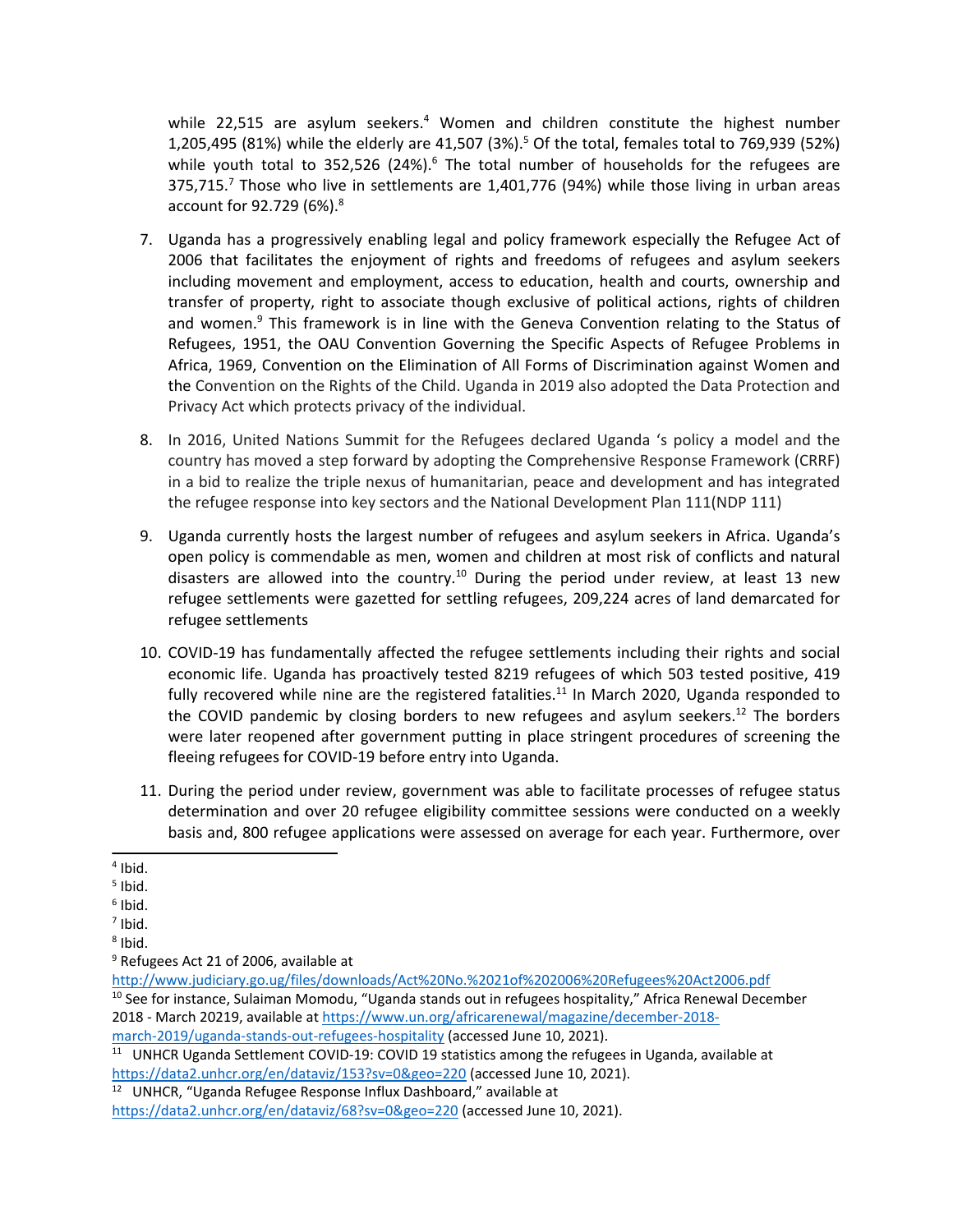12 Refugee Appeals Board (RAB) operational sessions were conducted and 360 refugee appeals were assessed by RAB on an annual basis and at least over 80 asylum applications were rejected annually.

- 12. During the period, there were also coordinated efforts between the government and development partners to provide better services for refugees, host and post conflict communities. The services extended to education, water, health, sanitation, infrastructure, food aid and financial handout. Specifically, the Development Response to Displacement Impacts Project (DRDIP),<sup>13</sup> Development Initiative for Northern Uganda (DINU),<sup>14</sup> and NUSAF3<sup>15</sup> have been key in pushing for social economic transformation of the affected individuals. A long side these programmes is the integration of the Sustainable Development Goals (SGDs) 2030 Agenda.
- 13. There was also support to voluntary repatriation for refugees. Hence the government held four Inter-ministerial repatriation commissions annually and carried out voluntary repatriation of 231 Burundian refugees in October 2020. 16
- 14. It is worth noting that in September 2020, the Uganda government suspended 208 refugee aid organisations operations in the country over non-compliance with the laws leaving only 69 in operation.<sup>17</sup> The reasons for suspension were cited as expired permits, running unauthorised projects and lack of memoranda of understanding with the office of the prime minister.<sup>18</sup> Moreover, the suspension came at <sup>a</sup> time when there was influx of refugees especially from the violence haunted Democratic Republic of Congo and a surge of the COVID-19 pandemic.<sup>19</sup>
- 15. Despite the above developments, specifically the measures undertaken by government and development partners, refugees and host communities as well as the post conflict communities face <sup>a</sup> number of challenges that have undermined their rights that immediate action is eminent.

### **III. Right to education**

16. The Government of Uganda has to be commended for some of the efforts it has undertaken with <sup>a</sup> view to improve the right to education for refugees, asylum seekers, host communities and post-conflict communities. For example, the Government constructed and renovated classrooms and other facilities such as laboratories and toilets in the affected communities

<sup>15</sup> Office of the Prime Minister, "Northern Uganda Social Action Fund (NUSAF) 3," available at <https://opm.go.ug/northern-uganda-social-action-fund-nusaf-3/>

<sup>&</sup>lt;sup>13</sup> Office of the Prime Minister, "Development Response to Displacement Impact Project (DRDIP)," available at <https://opm.go.ug/drdip/>

<sup>&</sup>lt;sup>14</sup> Office of the Prime Minister, "Development Initiative for Northern Uganda (DINU)," available at <https://opm.go.ug/dinu/>

<sup>&</sup>lt;sup>16 16</sup> Office of the Prime Minister, "Refugee Management," supra.

<sup>17</sup> Samuel Okiror, "Uganda suspends three-quarters of refugee aid agencies from operating," *The Guardian*, September 2, 2020, available at, [https://www.theguardian.com/global-development/2020/sep/02/uganda](https://www.theguardian.com/global-development/2020/sep/02/uganda-suspends-three-quarters-of-refugee-aid-agencies-from-operating#:~:text=Uganda%20suspends%20three%2Dquarters%20of%20refugee%20aid%20agencies%20from%20operating,-This%20article%20is&text=The%20Ugandan%20government%20has%20suspended,agencies%2C%20including%2085%20international%20groups)[suspends-three-quarters-of-refugee-aid-agencies-from-](https://www.theguardian.com/global-development/2020/sep/02/uganda-suspends-three-quarters-of-refugee-aid-agencies-from-operating#:~:text=Uganda%20suspends%20three%2Dquarters%20of%20refugee%20aid%20agencies%20from%20operating,-This%20article%20is&text=The%20Ugandan%20government%20has%20suspended,agencies%2C%20including%2085%20international%20groups)

[operating#:~:text=Uganda%20suspends%20three%2Dquarters%20of%20refugee%20aid%20agencies%20from%20](https://www.theguardian.com/global-development/2020/sep/02/uganda-suspends-three-quarters-of-refugee-aid-agencies-from-operating#:~:text=Uganda%20suspends%20three%2Dquarters%20of%20refugee%20aid%20agencies%20from%20operating,-This%20article%20is&text=The%20Ugandan%20government%20has%20suspended,agencies%2C%20including%2085%20international%20groups) [operating,-](https://www.theguardian.com/global-development/2020/sep/02/uganda-suspends-three-quarters-of-refugee-aid-agencies-from-operating#:~:text=Uganda%20suspends%20three%2Dquarters%20of%20refugee%20aid%20agencies%20from%20operating,-This%20article%20is&text=The%20Ugandan%20government%20has%20suspended,agencies%2C%20including%2085%20international%20groups)

[This%20article%20is&text=The%20Ugandan%20government%20has%20suspended,agencies%2C%20including%20](https://www.theguardian.com/global-development/2020/sep/02/uganda-suspends-three-quarters-of-refugee-aid-agencies-from-operating#:~:text=Uganda%20suspends%20three%2Dquarters%20of%20refugee%20aid%20agencies%20from%20operating,-This%20article%20is&text=The%20Ugandan%20government%20has%20suspended,agencies%2C%20including%2085%20international%20groups) [85%20international%20groups](https://www.theguardian.com/global-development/2020/sep/02/uganda-suspends-three-quarters-of-refugee-aid-agencies-from-operating#:~:text=Uganda%20suspends%20three%2Dquarters%20of%20refugee%20aid%20agencies%20from%20operating,-This%20article%20is&text=The%20Ugandan%20government%20has%20suspended,agencies%2C%20including%2085%20international%20groups) (accessed June 10, 2021).

 $^{\rm 18}$  Ibid.

 $^{\rm 19}$  Ibid.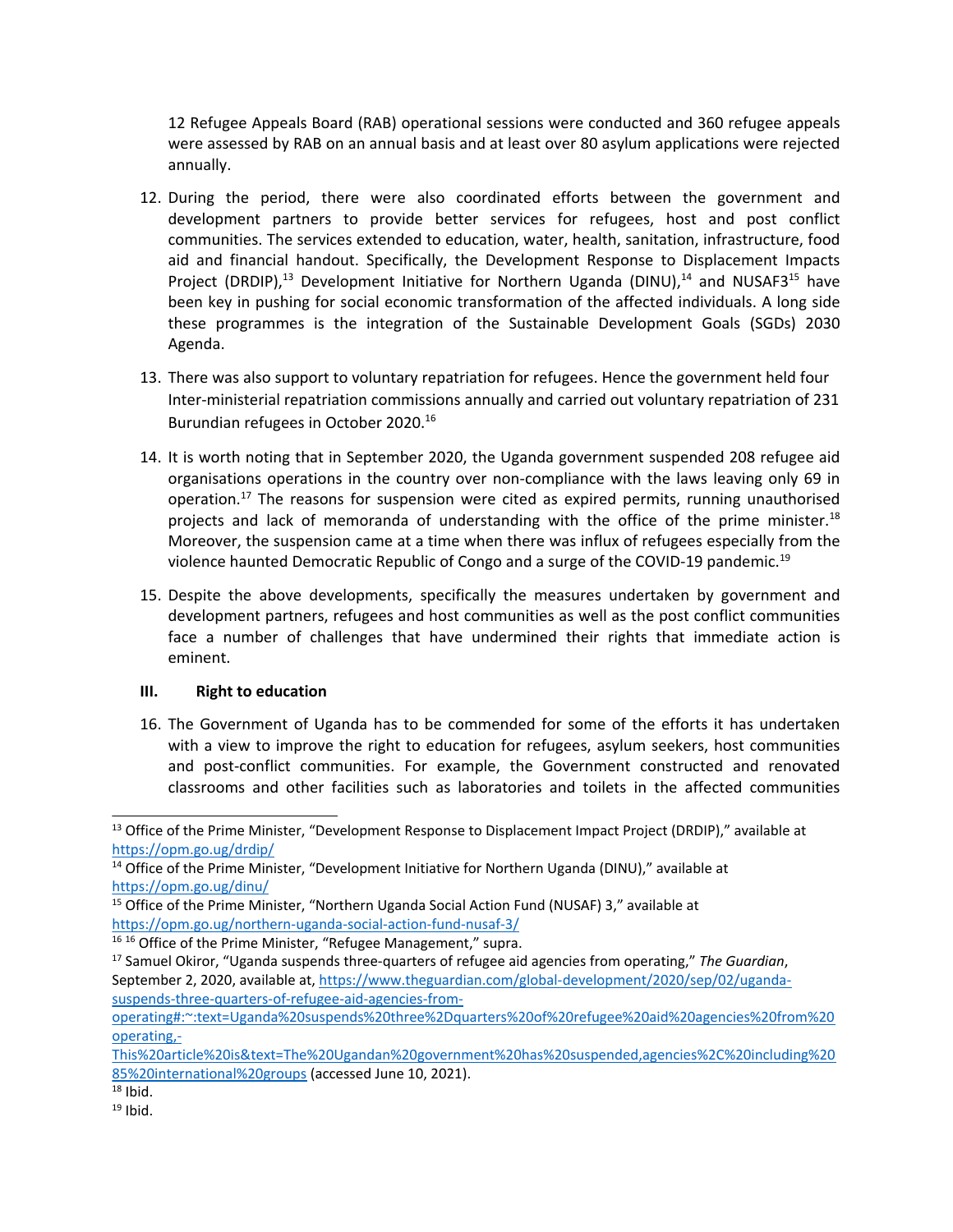through programmes such as the Development Response to Displacement Impacts Project. Ministry of Education and Sports supported informal education like skilling and vocational trainings for post conflict communities and accelerated education programs for the refugees.

- 17. Furthermore, UNHCR through its implementing partner Finn Church Aid have supported refugee children in different settlements to access education. By close of the year 2020, in the refugee settlements of Kyaka, Rwamwanja and Bidibidi, 15,215 children (7420 Males, 7795 Females) accessed early child development education, 82,308 children (43686 males, 38622 females) accessed primary education, and 10,184 Refugee children (7148 Males, 3036 Females) accessed secondary education in Kyaka, Rwamwanja, Bidibidi and Palorinya respectively. All if not majority of age going children within the settlements and host communities have been enrolled in schools, children with disabilities have been enrolled into different schools and sign language teachers recruited in Rwamwanja Kamwenge district
- 18. With the onset of the global COVID-19 pandemic and as part of its efforts to reduce the spread of the virus through social distancing measures, the Government introduced home study initiative and provides study materials to students to continue their education from home. The Government also made efforts to provide meals in partnership with civil society organisations. However, access and realisation of the right to education is still very difficult with very long distances between homes and schools making education unfavourable with far-reaching ramifications for the girl-child, access to electricity and other sources of power to facilitate education process, provisions of meals is no longer operational, high school drop-outs and there is congestion with <sup>a</sup> very high teacher-student ratio of for instance The average current pupil: teacher ratio in primary schools is 85:1 in refugee hosting schools and 60:1 in nonrefugee hosting schools in the target districts<sup>20</sup>.
- 19. Primary schools within the host community are already oversubscribed with 120.8% gross enrolment, indicating <sup>a</sup> large number of overage children within the schools. This coupled with half of all primary aged refugee children being enrolled in primary schools has resulted in congestion and poor conditions in the classrooms. This makes learning difficult for all, and particularly difficult for learners with disabilities, who may need additional support. In Bidi Bidi settlement in Yumbe, and Imvepi settlement in Arua, the pupil teacher ratio raises to 94:1 and 133:1 respectively.

- (a) Strengthen and enhance access to education services for the refugees by improving on infrastructure including toilet facilities, roads to ease access, physical structures to accommodate increased numbers of pupils and students enrolling for education and increased numbers of teachers in refugee and post conflict communities.
- (b) Take measures including balanced and free secondary education and increase access to university, technical and vocational education based on merit to benefit refugee communities including women and girls.
- (a) Support and strengthen girl child education in refugee settlements and post conflict communities through deliberate programmes that promote girls' and boys' child sex education and provision of incentives that promote their education including through the provision of safe spaces for the girl-child, provision of sanitary towels, skilling them to make reusable sanitary

<sup>&</sup>lt;sup>20</sup> https://data2.unhcr.org documents (accessed June 13, 2021).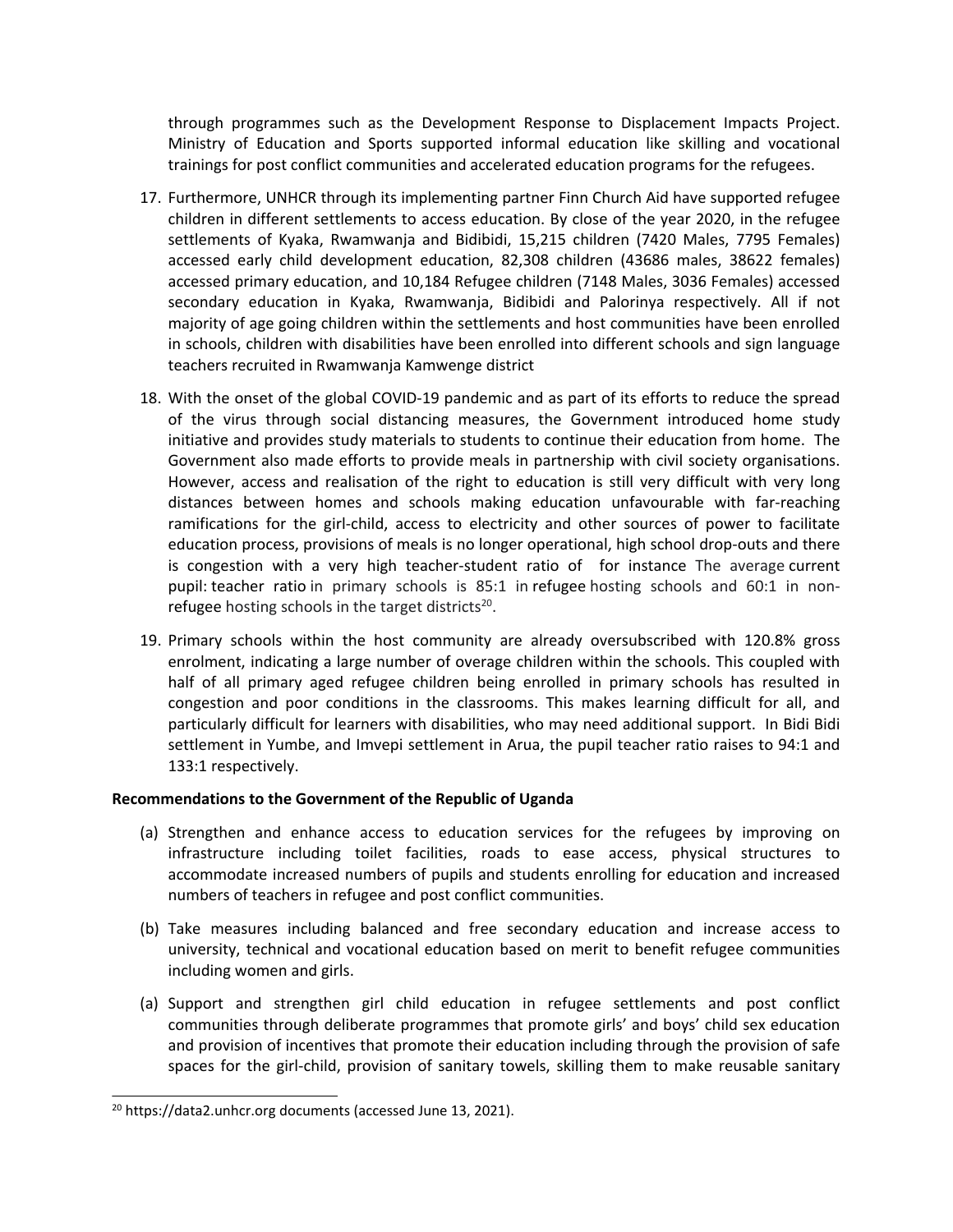towels and community sensitization on the importance of education for the girl child.

(b) Proactively take measures that not only provide but also support and strengthen the provision of food for school feeding programs including in refugees' and post conflict communities.

### **IV. Access to justice**

- 20. The Constitution of the Republic of Uganda imbeds access to justice in Article 28. Similarly, the Refugee Act provides for access to justice under section 29(1)(h). To enhance this right, government has strengthened community policing, taken efforts to improve on the court system through provision of paralegal services as well as empowering local council courts to solve small differences in communities and also enacted the Human Rights enforcement Act 2019 as <sup>a</sup> means to promoting access to justice by making perpetrators personally liable for human rights violations.
- 21. Further, Government through the Justice Law and Order Sector and in partnership with Lutheran World Federation and ALIGHT conducts mobile court sessions within the settlements. For example, 20 cases of which 19 were completed in Kyaka II and 56 cases of which 47 were completed in Nakivale in 2019/2020<sup>21</sup> which significantly brings justice nearer to the people and acts as <sup>a</sup> solution to the long distances (up to 80 km) to access formal courts. Government also in the years 2019/2020, organised <sup>a</sup> community policing programme in ten refugee camps of Isingiro, Adjumani (163), Yumbe (123), Kikuube (98), Arua (50) and Kiryandongo (131) totalling to 600 refugees (150 females and 450 males) attended.<sup>22</sup> However, the refugee and post conflict communities face access to justice challenges including, long periods taken during investigations, inadequate detention facilities despite efforts by development partners that have set up <sup>a</sup> few such as in Maaji II refugee settlement in Adjumani district, detention beyond mandatory law periods without trial, language barrier, long delays of 4 to 10 years before judgement is made and absenteeism of judicial officers including judges and magistrates and absence of Courts such as in Adjumani district, there is no Chief Magistrates Court and High Court sessions were last held in 2018.
- 22. The frustration of access to justice is further aggravated by discrimination between refugees and nationals in the administration of justice. Further, there is lack of relevant information on the justice processes, forceful extraction and obtaining of evidence by security agencies especially the police, long distances between litigants and courts making physical access difficult due to high transport costs and poor road networks, corruption, high legal fees and under funding and understaffing of the justice sector which has worsened case backlog.
- 23. Government is also commended for taking necessary measures to ensure that children are separated from adults while in detention. This is more common in police cells. However, remand homes for detention of children are very limited with one remand home in some cases serving five or more districts which are usually very far apart. This gap in children justice also undermines diversion which aims at child reformation due to separation from native communities and parents.

<sup>&</sup>lt;sup>21</sup> The Justice Law and Order Sector: Annual Report 2019/20, p.104, available at [http://www.oag.go.ug/wp](http://www.oag.go.ug/wp-content/uploads/2021/03/OAG-PERFORMANCE-REPORT-2020-FINAL.pdf)[content/uploads/2021/03/OAG-PERFORMANCE-REPORT-2020-FINAL.pdf](http://www.oag.go.ug/wp-content/uploads/2021/03/OAG-PERFORMANCE-REPORT-2020-FINAL.pdf) (accessed July 12, 2021)

<sup>&</sup>lt;sup>22</sup> The Justice Law and Order Sector: Annual Report 2019/20, p.91, Ibid.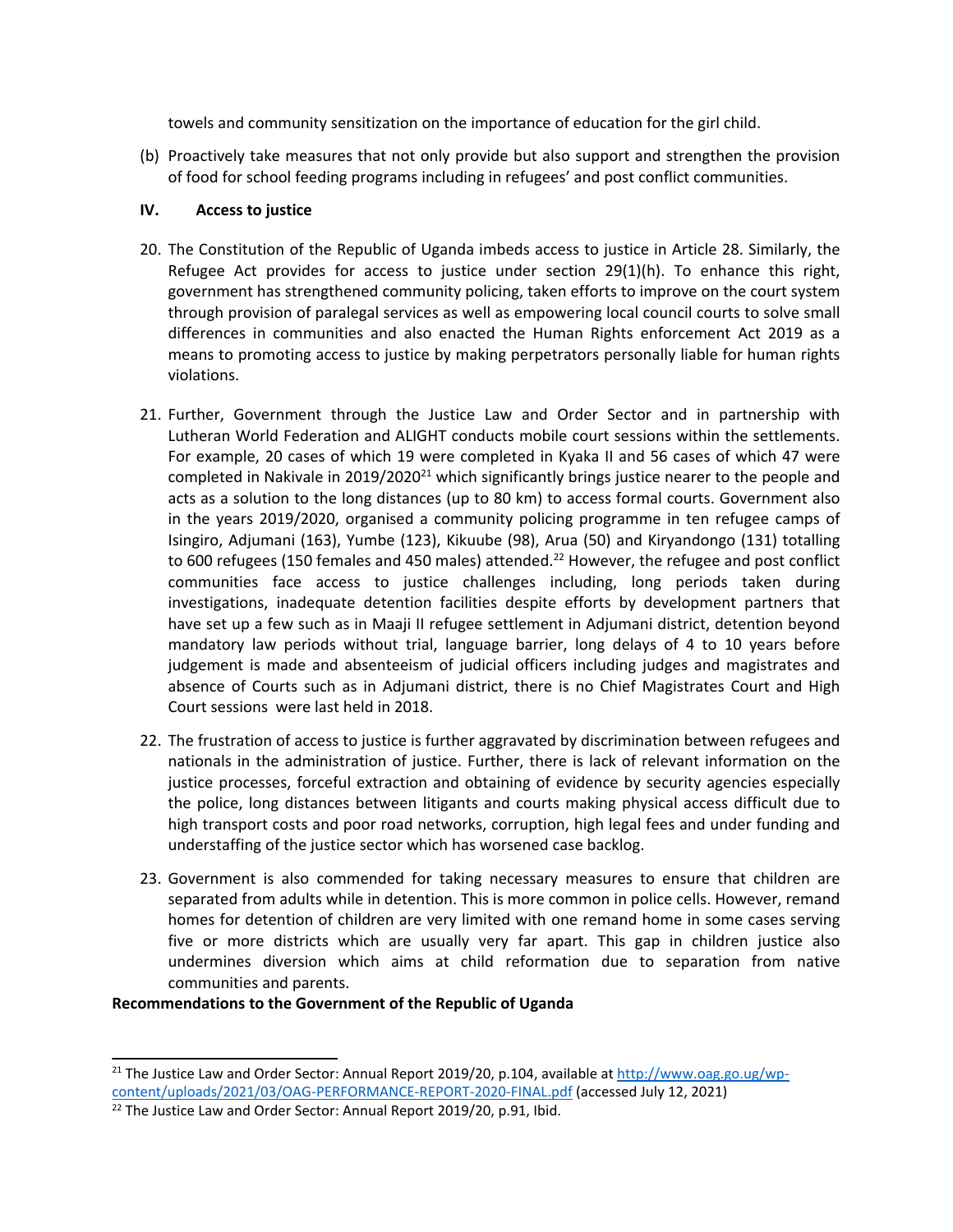- (a) Establish more juvenile detention facilities especially remand homes in refugees and host communities as well as in post conflict communities to facilitate easy administration of justice for juvenile offenders.
- (b) Take progressive steps towards enhancing access to justice in refugees and host communities as well as in post conflict communities by constructing court premises and organising more High Court sessions, appointing more court officials to preside over cases, improvement on the road infrastructure to ease access to courts, providing court language interpreters to ease court processes.
- (c) Specifically, strengthen local council courts through training and skilling of the members since they are closer to the affected communities to enable easier access to justice.
- (d) Equip the police with both financial and human resources especially female officers to better and strengthen their security initiatives including rapid response to community calls, sexual and gender-based violence policing, investigations, community policing in refugees and host communities and in post conflict communities.
- (e) Fast track the enactment process of the National Legal Aid Bill 2020 to enable access to justice for the poor, vulnerable and indigent including refugees in Uganda.
- (f) Create <sup>a</sup> favourable environment that promotes civil society operations in refugee and post conflict communities including through repealing of regressive legislation and enactment of favourable laws and adoption of progressive policies and provision of incentives to facilitate smooth operations.

## **V. Right to Health**

- 24. The right to health is not specifically provided for by the Constitution of Uganda. However, objective XVI of the national objectives and directive principles of state policy provides for access to health services, Article 39 provides for the rights to <sup>a</sup> clean and healthy environment and Article 34(4) makes reference to children'<sup>s</sup> health while at work. The Health Sector Development Plan (HSDP, 2015/16 – 2019/20) set reduction of Maternity Mortality Rate (MMR) and sexual reproductive health rights as <sup>a</sup> priority, and as <sup>a</sup> result MMR reduced from 524 deaths in 2000/2001 to 368 in 2016.<sup>23</sup> Government in partnership with development partners has over the years undertaken measures to better the health of refugees, host communities and post conflict communities.
- 25. These include construction, upgrading and availability of some drugs in the health centres like in Pagirinya health centre II Adjumani district, immunization and registration of refugee children, conducting of community health outreaches, training of village health teams in various villages to support communities with managing minor medical needs and constructing some boreholes to facilitate access to safe and clean water in sub counties of Latanya and Acholibur in Pader district. Refugees are also accessing COVID 19 vaccination just like their hosts counter parts in the settlements in Uganda<sup>24</sup>.
- 26. Further, the Constitutional court in 2020 held that the right to health is <sup>a</sup> constitutional right for which government should undertake reasonable steps and measures to ensure its realisation by

<sup>&</sup>lt;sup>23</sup> UDHS 2016 survey report. Uganda Bureau of Statistics (UBOS), Kampala; CEDAW, "Combined eighth and ninth reports submitted by Uganda under article 18 of the Convention, due in 2014,"

<sup>24</sup> https://www.voanews.com/covid-19-pandemic/misinformation-clouds-ugandas-effort-vaccinate-refugees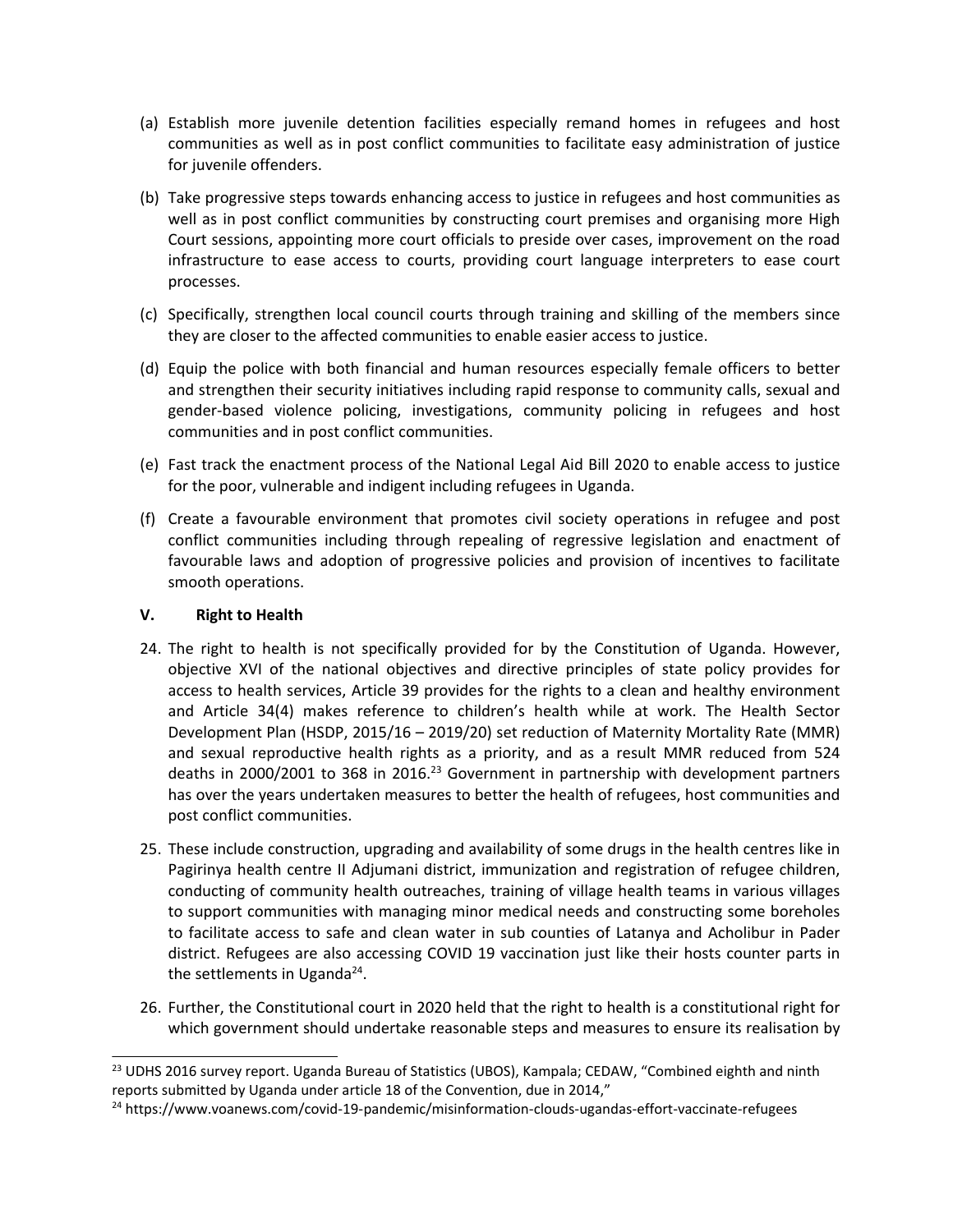the citizens.<sup>25</sup>

27. However, refugees, host and post conflict communities face major challenges including lack of enough water due to broken down water sources like in Kikurra Rwamwanja settlement, long distances to health facilities yet with poor access roads, Absence of transport inform of Ambulances in case of emergencies, lack of essential drugs, and medicines in health facilities due to limited supply and theft by staff, inadequate medical staff and discrimination against locals in favour of refugees and asylum seekers, self-imposed health policies to attend to specific categories on given days and lack of enough clean, safe and portable water. These challenges have resulted in denial or limited enjoyment of the right to health.

### **Recommendations to the Government of the Republic of Uganda**

- (a) Establish new, and revamp the near failing health facilities in refugees and host communities and post conflict communities, and ensure these health facilities are functional and supplied with requisite health material and equipment.
- (b) Enhance the remuneration packages and employment benefits for health workers in refugee communities and post conflict communities to improve health services delivery.
- (c) Take all measures that promote equity and universal access to health services in the refugee communities and post conflict communities irrespective of nationality or status.
- (d) Improve access to clean, safe and portable water for the communities including refugees' and refugees' host and post conflict communities.
- (e) Take appropriate measures to ensure provision of sexual and reproductive health services for women and girls, including family planning services, contraception, and pre-natal and post-natal care.

### **VI. Rights of the Child**

- 28. Children must be protected from all harms at all times. The Constitution of the Republic of Uganda provides for the rights of the child in Article 34. The Children Act also enumerates the rights of the child. Government has enacted other laws that seek to protect rights of the child including the Refugee Act which in Section 32 accords refugee children the same treatment as nationals including the right to education.
- 29. The government has placed probation and social welfare officers in the affected communities and gone ahead to ensure that refugee children are registered and enjoy same rights as those of nationals including the right to food, health especially through immunisation and health care, access to water, access to justice such as representation of refugee children in courts, and two were South Sudanese Refugees between 2019 and 2020,<sup>26</sup> and construction of shelter known as protection house and juvenile holding centre in partnership with non-governmental organisations in Kamwenge district to accommodate juvenile offenders. Furthermore, government has established child protection committee cluster heads and refugee welfare councils who identify and take up cases of child abuse and neglect within the settlements.

<sup>&</sup>lt;sup>25</sup> The Center for Health Human Rights and Development (CEHURD) and 3 Others v Attorney General, Constitutional Petition No. 16 of 2011 (Constitutional Court of Uganda at Kampala), available at <https://www.cehurd.org/download/7109/>

<sup>&</sup>lt;sup>26</sup> The Justice Law and Order Sector: Annual Report 2019/20, p.65, supra.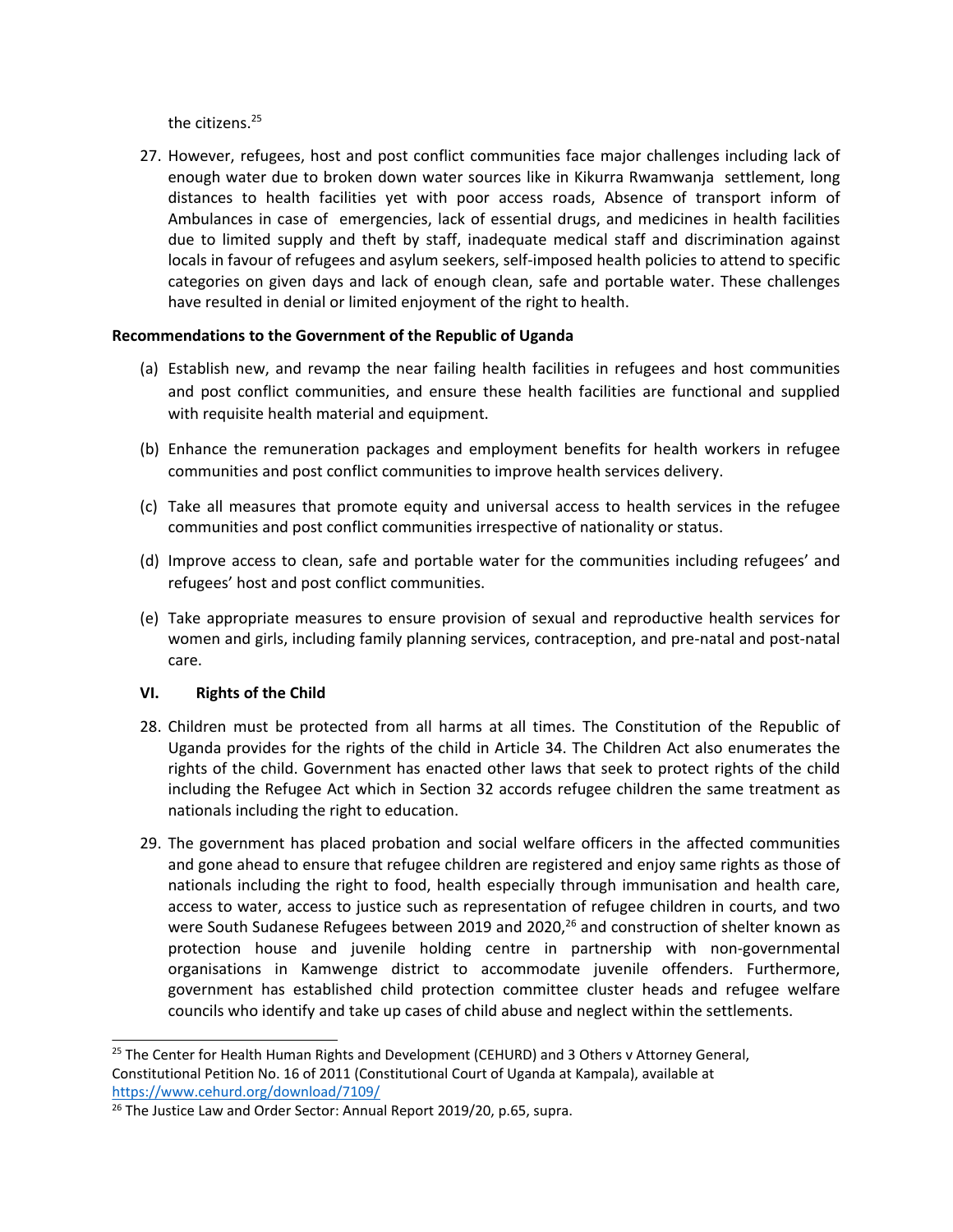- 30. However, numerous factors have curtailed the full realisation of children'<sup>s</sup> rights. These include inadequate shelter leading to sharing of single shelters with their parents, misunderstanding of the difference between rights and duties of children, ignorance of child related legislation and child neglect.
- 31. As <sup>a</sup> result of COVID-19, children in refugees, host and post conflict communities have been exposed to sexual harassment, early marriages, early pregnancies<sup>27</sup> of up to 4,000 underage girls in Northern Uganda alone during COVID-19 lock down in 2020, unsafe abortions, school dropouts, child labour, drug abuse, rape and delayed child justice processes in waiting for COVID-19 certificates. Sexual abuse has been coupled with corruption where perpetrators of sexual violence are released due to financial advantage over the victims.
- 32. Rights of the girl child affect the girl child who is more vulnerable and prone to violation including through sexual harassment, denial of the right to education in preference of marrying them off and higher preference of boys in cases of inheritance. However, in some instances, the exercise of rights tends to favour the girl child in comparison to the boy child to the level of going offensive. For instance, in cases of child-to-child sex, the boy child is most times condemned and lies are usually made about the age of the boy child and defilement charges preferred against him. This causes controversies and renders injustice upon the boy child as opposed to shared responsibility of the joint conflict with the law.

# **Recommendations to the Government of the Republic of Uganda**

- (a) Popularise and implement the existing national, regional and international laws on the protection of children against exploitation of refugee children and the locals.
- (b) Further strengthen the existing health care systems including through timely registration of the newly born and immunisation for refugee children and the locals.
- (c) Fully support the judiciary to facilitate juvenile justice by providing resources such as funds to set up systems that promote safety of the child during court proceedings or processes.
- (d) Take deliberate efforts that aim to maximally enrol children in schools in refugee and local communities from primary through secondary to university.
- (e) Continue to support refugees by constructing more, better and habitable shelters to facilitate separation of children from parents or spouses from sharing same rooms.
- (f) Accord equal protection to the boy child in refugee and refugee host communities and post conflict communities against injustice handed on them in favour of the girl child.

### **VII. Rights of Women and Girls**

33. Women'<sup>s</sup> rights are provided for in Article 33 of the Constitution of the Republic of Uganda. The rights extend to equal treatment with men. The government has taken legislative measures to protect women including the Domestic violence Act, 2010, the Prohibition of Female Genital Mutilation, 2010, the National Women's Council Act as amended and the Human Rights Enforcement Act, 2019. The government has also taken initiatives to ensure that key leadership positions constitute at least the minimum number of women. For example, the current cabinet

<sup>&</sup>lt;sup>27</sup> The Independent, "Over 4,000 Acholi girls made pregnant during lockdown," available at <https://www.independent.co.ug/over-4000-acholi-girls-made-pregnant-during-lockdown/> (accessed July 14, 2021).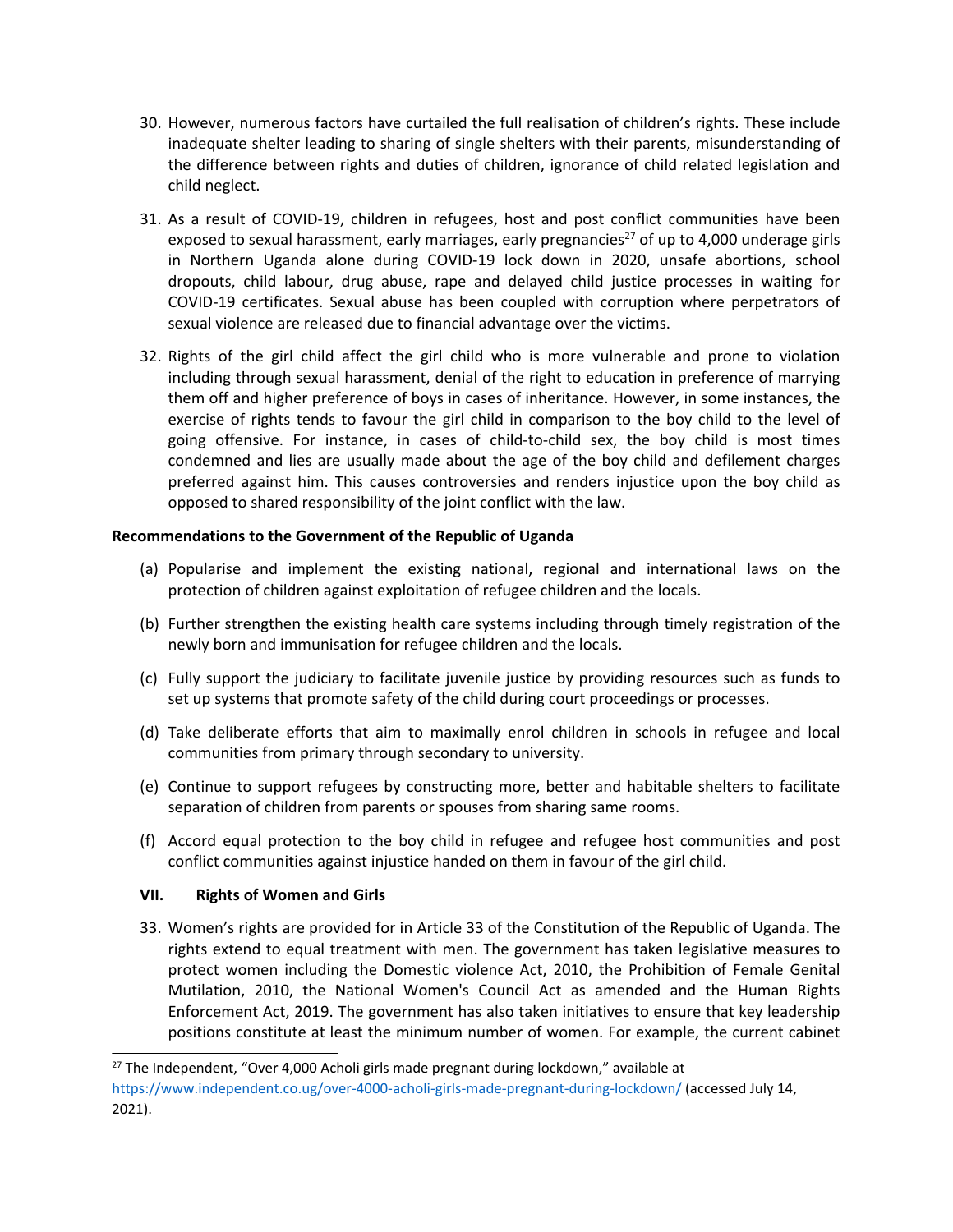composition is 43 percent women from the previous in which women constituted 27 percent. $^{28}$ Further, women today hold 33 percent of the Parliamentary seats and 46 percent of local government positions. 29

- 34. Government in partnership with others stakeholders like humanitarian organizations has created <sup>a</sup> voice for women. Representation of women in the local community structures such as refugee welfare councils and local council courts leaders for their host counter parts. They can choose their own marriage partners, have some level of control over land and those with ability can purchase and own land, in refugee communities and are free to register like their male counterparts. Further, today, girls who get pregnant are allowed to continue with school unlike in the past when it meant automatic elimination from school. In Pagirinya settlements Adjumani district refugee women are employed as community-based facilitators and hygiene promotors to create awareness on sexual reproductive health rights. Government has also through partnership with development partners established health centres to better their maternal health. In 2020, the Constitutional Court ruled that the right to health is constitutional rights.<sup>30</sup> In 2021, Parliament of Uganda passed the Succession Act (Amendment) Bill, the Sexual Offences Bill, and these await assent by the President to become law.
- 35. Despite the existing measures, sexual and gender-based violence and domestic violence, rape, defilement and sexual harassment is very common in the refugees and host communities and post conflict communities. The practice of harmful traditional practices and other forms of discrimination against women and girls continue to persist and are entrenched in the social and cultural norms and practices in most Ugandan societies where patriarchy is deeply rooted. GBV continues to escalate with worrying statistics during the COVID-19 Pandemic. Uganda Police crime reports indicates <sup>a</sup> significant surge in GBV cases with an average of 2,707 cases of sexual and gender-based violence reported every month from March to June 2020.
- 36. Furthermore, reports indicated that over 2,300 schoolgirls were pregnant and over 128 were married off during the 2020 COVID-19 lockdown, an increase of over 80% from the cases recorded in 2019. Yet victims especially women and girls do not report these cases in fear of stigmatisation or loss of dignity. There is high prevalence of teenage pregnancies with perpetrators going unpunished for their wrongs as parents settle for compensation in disregard of the law due to poverty hindering gender justice. For example, in Pader district it is reported that by March 2021 there were 1,996 teenage pregnancies<sup>31</sup>. In some instances, women are obstructed from participating in meetings by their spouses.
- 37. While there are government measures such as laws, policies and initiatives, there is ignorance in the communities about the existing government initiatives and individuals' rights. This is coupled with weak access to justice and human rights enforcement mechanisms in the communities. In some cases, victims are asked to provide fuel for police vehicles before response to their complaints can be made. As <sup>a</sup> result, perpetrators are not held accountable

<sup>&</sup>lt;sup>28</sup> Jabulani Sikhakhane, "Women appointed to top positions in Uganda, but feelings are mixed," The Conversation, June 15, 2021, [https://theconversation.com/women-appointed-to-top-positions-in-uganda-but-feelings-are](https://theconversation.com/women-appointed-to-top-positions-in-uganda-but-feelings-are-mixed-162614)[mixed-162614](https://theconversation.com/women-appointed-to-top-positions-in-uganda-but-feelings-are-mixed-162614) (accessed July 9, 2021)

<sup>&</sup>lt;sup>29</sup> Ibid.

 $^{30}$  Center for Health Human Rights and Development (CEHURD) and 3 Others v Attorney General, Constitutional Petition No. 16 of 2011, Supra.

<sup>&</sup>lt;sup>31</sup> https://www.ntv.co.ug/news/national/Pader-registers-an-increase-in-teenage-pregnancies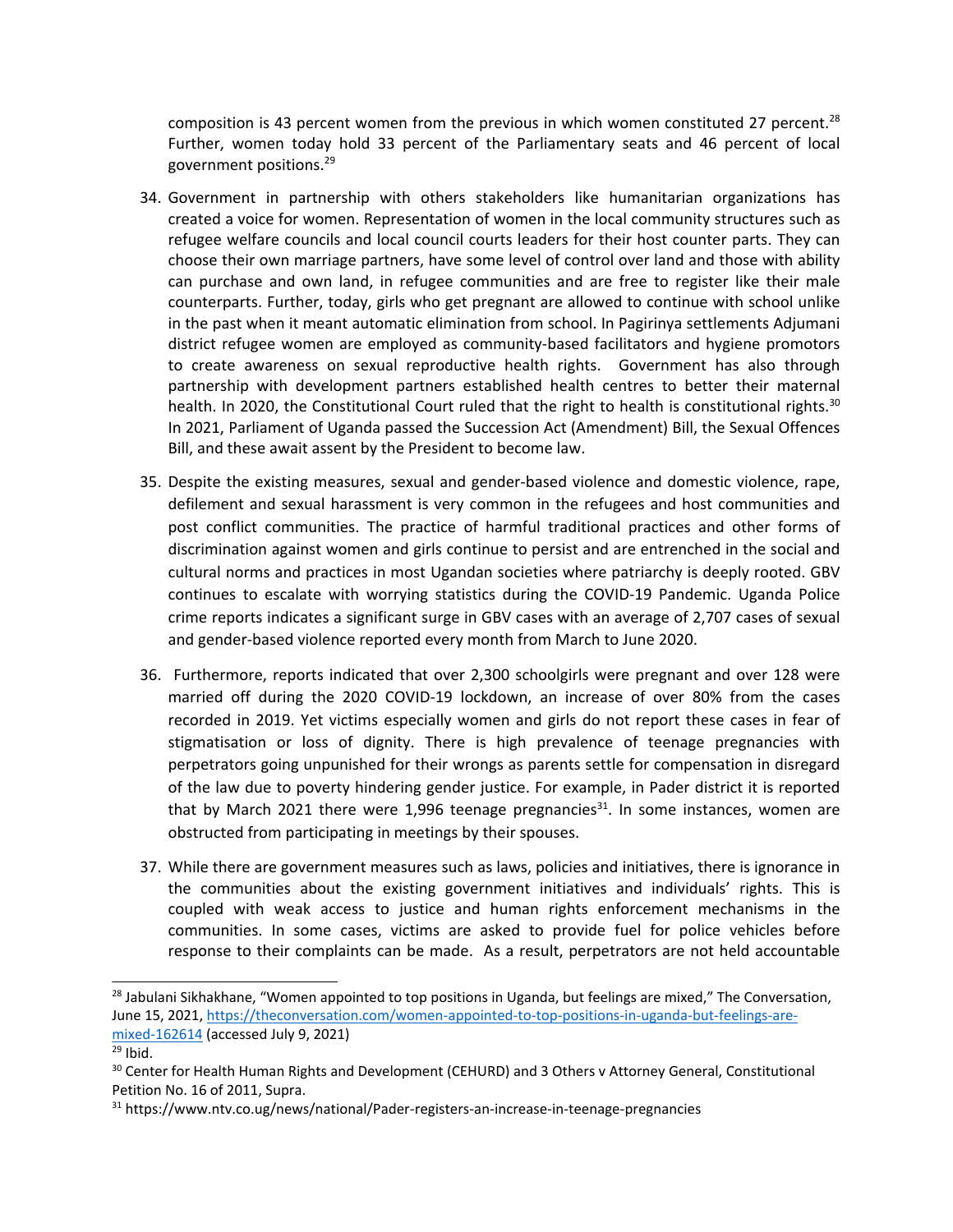for their wrongs and impunity seems to dominate the refugee and post conflict communities.

#### **Recommendations to the Government of the Republic of Uganda**

- (a) Continue to take progressive steps that aim to empower women, socially, politically and economically in refugee and local communities including through programme planning, implementation and monitoring.
- (b) Take steps to better maternal health by improving the road network and providing standby transport to facilitate timely access to health centres and referrals for women refugees and the local communities during labour of child delivery.
- (c) Take measures that aim to sensitise and raise awareness of all women in refugee settlements and post conflict communities on their rights and freedoms, duties and obligations.
- (d) Revise and translate laws and policies which affect refugee women and the local communities into local languages to enable easy community understanding and localised application.
- (e) Strengthen the capacity of the judiciary and other justice institutions to timely respond and prosecute perpetrators of gender-based violence against refugee women and refugee host and post conflict communities so as to end impunity for the violations.

#### **VIII. Persons with Disabilities**

- 38. Rights of persons with disabilities (PWDs) are provided for under Article 35 of the Constitution of the Republic of Uganda. The Persons with Disabilities Act, 2020<sup>32</sup> has given effect to Article 35 of the Constitution and provides for the respect and promotion of the fundamental and other human rights and freedoms of persons with disabilities. Under the Refugees Act, Section 22 (2) (a) provides for applications requiring urgent attention in determining refugee status as including those made by persons with disabilities. Further section 48 provides for regulations which may be made by the minister for refugees in affirmative action of among others refugees with disabilities.
- 39. Over the years, government has taken affirmative action and enabled PWDs, both refugees and locals extra time within which to complete national exams. There are also disability special grants provided by government in sub-counties. Some schools like Pakele girls school in Pakele town council, Adjumani district for PWDs have been constructed in partnership with development partners and wheel chairs and other supportive materials given. PWDs are representatives on the different leadership structures of refugee welfare councils and local councils with the settlements and host communities
- 40. However, there are various challenges affecting PWDs in refugees, host communities and post conflict communities including negative cultural norms that are discriminative in nature, difficultly in access to public places like courts and justice with poor representation, stigma, discrimination in land use and, in employment. There are also very few schools for PWDS which is worsened by lack of trained teachers to handle PWDs, yet the illiteracy levels amongst PWDs remain very high. These factors have affected the social and economic lives of PWDs.

<sup>&</sup>lt;sup>32</sup> Available at <https://ulii.org/akn/ug/act/2020/3/eng%402020-02-14> and [https://www.scribd.com/document/469890311/Uganda-Persons-With-Disabilities-](https://www.scribd.com/document/469890311/Uganda-Persons-With-Disabilities-Act-2019#download&from_embed)[Act-2019#download&from\\_embed](https://www.scribd.com/document/469890311/Uganda-Persons-With-Disabilities-Act-2019#download&from_embed)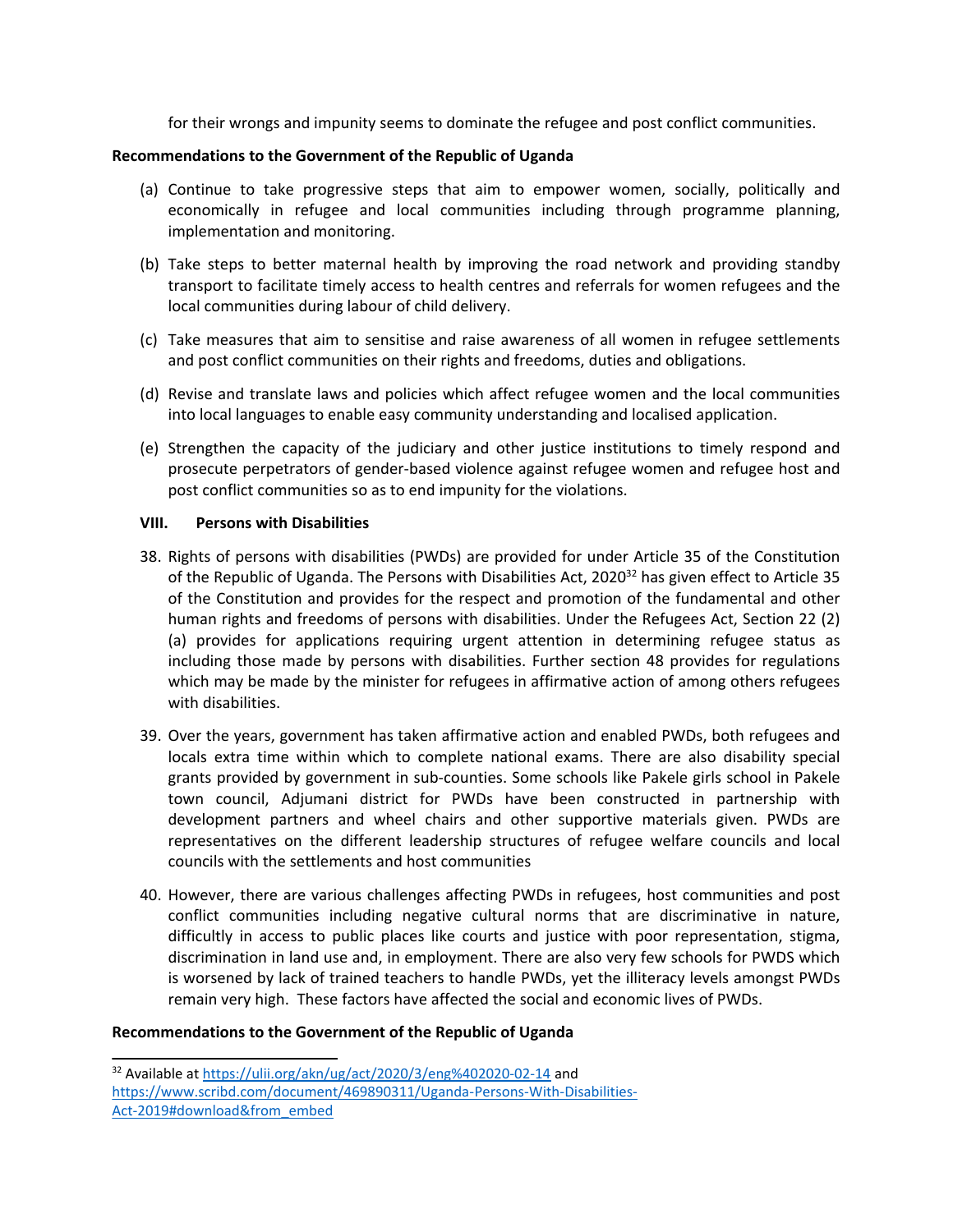- (a) Work towards full implementation of the universal design to facilitate easy access to public places including hospitals, health centres, schools and toilet facilities by refuges and other persons with disabilities in refugees host communities and post conflict communities.
- (b) Strengthen implementation of laws and policies to address the needs persons with disabilities in refugees and post conflict communities including through the implementation of affirmative action for women and children.
- (c) Work in partnership with other stakeholders including development partners and civil society organisations to better the status of persons with disabilities in refugees' and host communities and post-conflict communities by providing wheel chairs to ease movements and ICTs such as the integration of Interactive Voice Response in mobile phone services and provision of other assistive technologies and their waiver from taxation.

# **IX. Land Use Rights**

- 41. Though with the highest number of refugees in the region and with opportunity to provide land to the refugees, the government is largely constrained due to competing demand for land with the locals.
- 42. The land given to refugees is not enough to support settlement including construction of shelter and farming of food for family survival. While some land is given it is not sufficient for survival and therefore unsustainable. On the other hand, locals have raised concerns about encroachment on their land by refugees and have warned <sup>a</sup> possible outbreak and escalation of conflict between them and the refugees. Besides the challenge of <sup>a</sup> reduction of the monthly stipend to UGX 19,000 per individual and <sup>a</sup> 30% reduction of the food ratio given to refugees and other services due to the drastic drop in humanitarian funding.
- 43. Furthermore, the host communities and post conflict communities have underlying land use issues with men having upper control in comparison to women. In some instances, land which is used for family survival has been sold off by men, which usually escalates into conflict. Land wrangles are also <sup>a</sup> common characteristic in the community.

### **Recommendations to the Government of the Republic of Uganda**

- (a) Office of the Prime Minister to work hand in hand with the host communities to find more land and amicable ways of allocating land to refugees that is sustainable so as to minimise on possible land conflicts.
- (b) Take measures such as through boundary demarcation for refugees', and land rights awareness raising to ensure protection, peaceful and sustainable land use in post conflict communities especially between families including spouses.

### **X. Registration of Refugees**

44. Though Uganda has the largest number of refugees on the continent, the office of the Prime Minister through the department of refugee management in partnership with development partners like UNHCR and LWF has been working tirelessly to ensure that profiling and registration of refugees and asylum seekers including children is carried out promptly and at least 80 percent of refugees of 17 years and above have been issued with identity cards.<sup>33</sup> In the

<sup>&</sup>lt;sup>33</sup> Office of the Prime Minister, "Refugee Management," available at <https://opm.go.ug/refugees/> (accessed June 10, 2021).